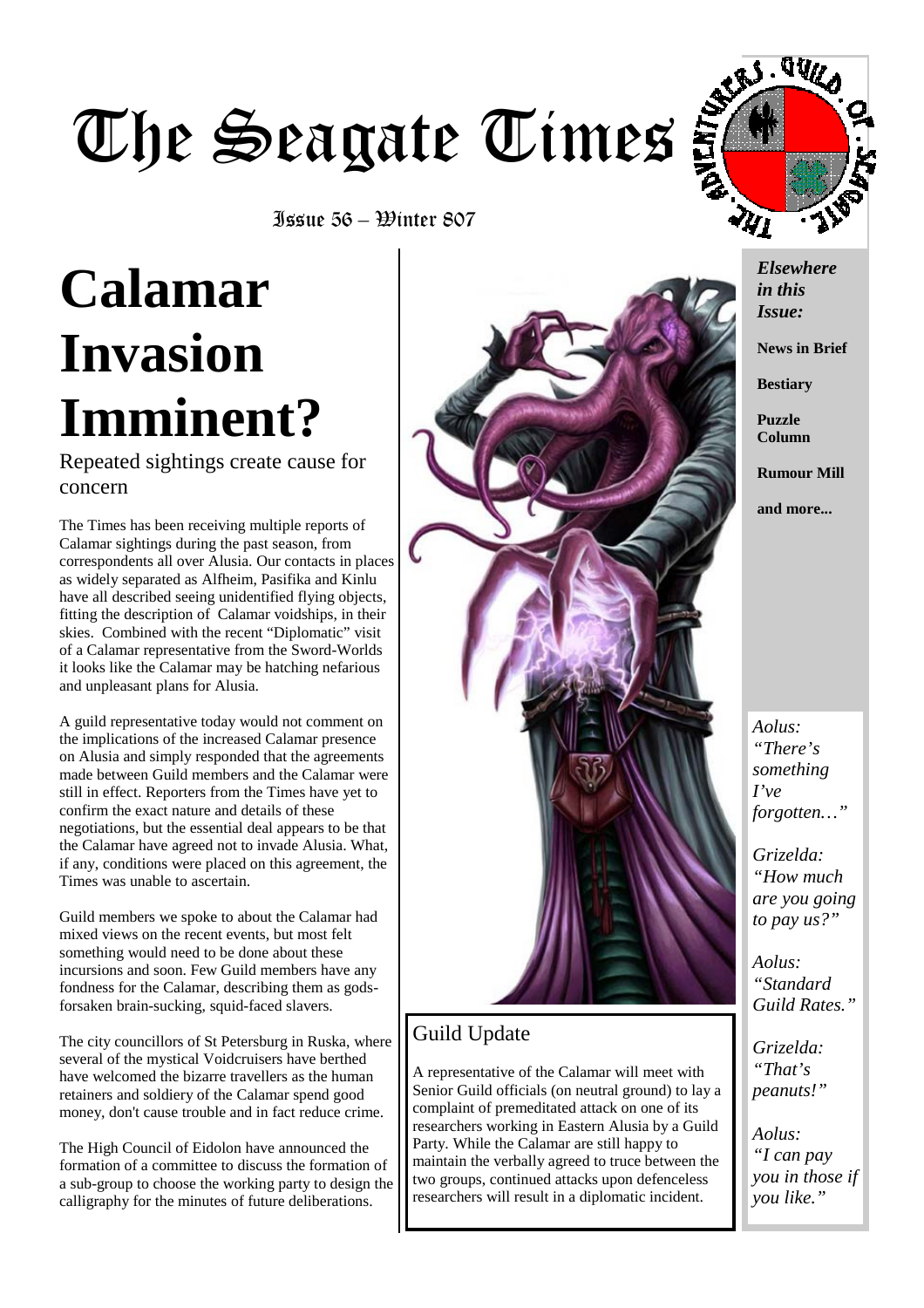*"He's hoping a bandit will attack and try to rape him, and then he'll have lunch…" Ath-bo of Tehee who was wearing the illusion of an attractive woman.*

*Silverfoam: "We should assemble the* 

*boat."* 

*Kryan: "I would prefer that we didn't get it wet."* 

## **News in Brief**

### Calamar Raids in Ruska!

Guild members report that the tyrannical forces of the Calamar Sword-worlds have been invading Alusia since last Spring. The noble Empire of Ruska, deep in the heart of our continent, has been overrun by the foul off-worlders.

In Autumn, the Guild sent Morgan, Sabrina and Aryan to raise an army and defeat the invaders, along with Aladar's famous General Belisarius. These mighty heroes have retaken eight provinces of western Ruska, defeated four and a half thousand crack Sword-world troops, and liberated many grateful townsfolk.

Count Aryan di Ebola has confirmed that, while he has not seen any of the 'squid' himself, the core of the invading army is from the Sword-worlds.

"They are doing some powerful magic stuff, with giant rune poles and sucking in all the mana. We would have flown up to deal with them except they are sucking up all the flying magic too.

"The Ruskans are fighting well and we've convinced the Elves to hold off cleansing the plane of the human plague until after the squids are defeated. But we could use another couple of able commanders to lead them in battle."

However, the major incursion has been to the north and east of their operations, and estimates of Ruskan casualties are in the hundreds of thousands, as the brainwashed minions of the squids march south towards the Imperial Capital.

In addition, preparations for a gigantic portal are underway in the far north, with indications that it will open at Beltane, unleashing an invasion of void



#### **Lucius' Greater Enchantment**

Are you feeling outdated and under powered?

What you need is a Greater Enchantment!

Only 200sp per cast rank plus the materials cost.

Contact Lucius in the guild kitchens for a Rank 19

**You decide what you want!** 



cruisers and unprecedented destruction. In the six months before then, our champions will need to push the atheists and god-haters back another five hundred miles, driving them from the burrows they are hiding in, and putting them to the torch.

Sabrina has already returned, citing post-traumatic stress syndrome – it seems that enemy goop got into her hair as she trampled a pike block. We are sending in replacements, and ask that every Guild Member donate their spare woolly hats and gloves to the cause, as we gear up to fight the Winter War to end all Wars.

## Calamar Up To No Good

A Calamar Nautiloid has been intercepted and possibility destroyed by the Guild while engaged in an act of high piracy over Alusian waters. This could indicate the start of a new, more active phase in the ongoing "cold" war between the Guild and the Calamar.

The Nautiloid was acquiring demon-tainted crystals (used to curse thousands of people so they could be used as power sources for evil blood-magic rituals), when it erupted into a fireball, followed by a rain of kippers. The explosion was observed over 1,500 miles away, but it is possible that the vessel survived; examination of possible debris has only uncovered red herrings.

A follow-up visit to the Calamar's secret pirate base island resulted in the conversion of the atoll into a volcano – again, it is believed that some of the Calamar escaped. Three dimension splinges were left behind, and three volunteers are requested to follow the surviving Calamar back to their mothership and wreak further havoc – the party involved were, um, washing their hair that day.



*"It's a stunned mullet…. No, it's a stunned mallard…" Grizelda, while duckhunting.*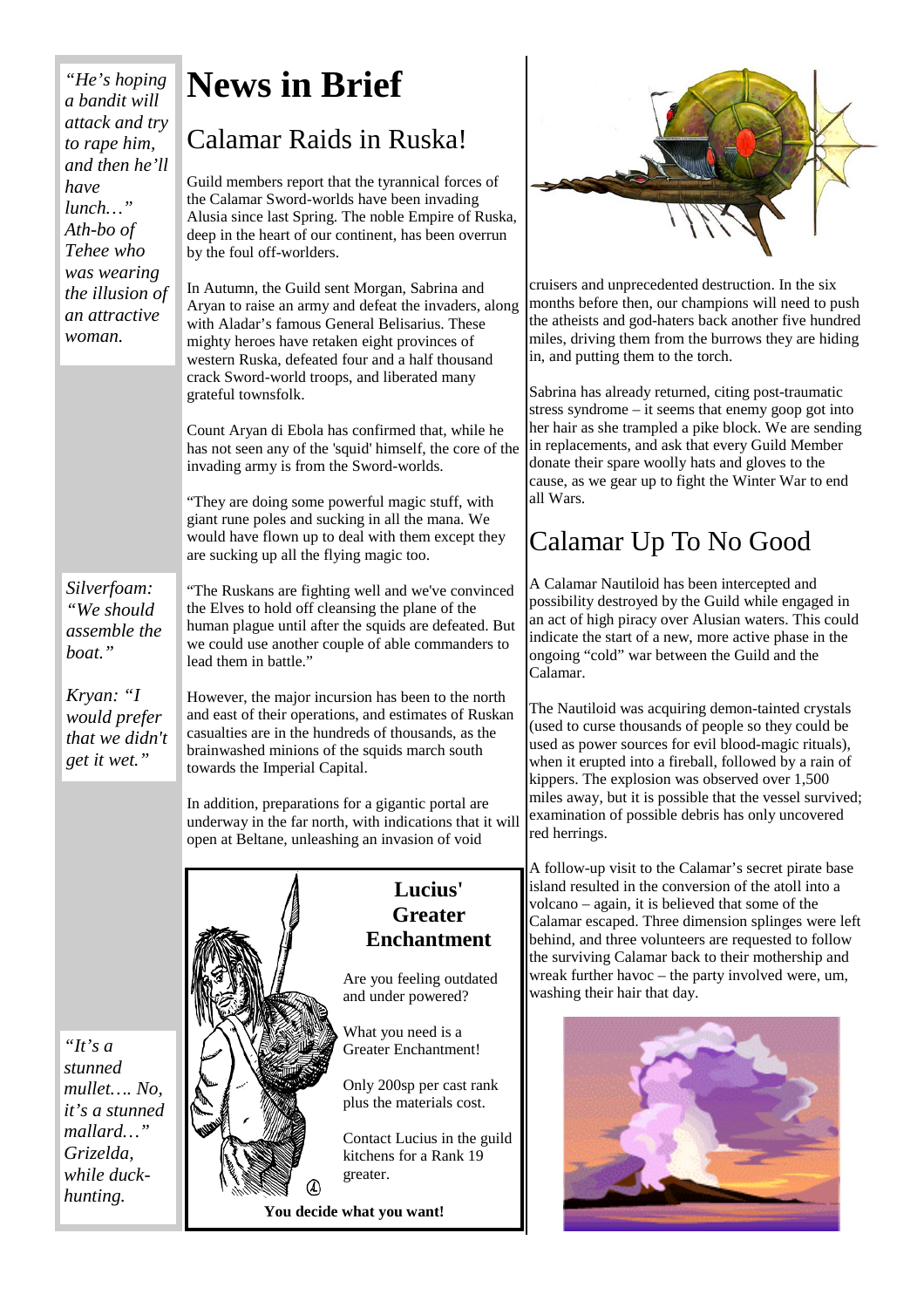#### Guildensterns Not Guilty

Halley the Huntress (an outstanding beastmaster) desired that her former employers be taught a lesson for incidentally selling her into slavery. The first kidnap attempt occurred before she even reached the meeting room, and the repetition became tedious.

A direct approach was made to the Guildensterns, who proved to be neither knowing slavers, or kidnappers. Time-travelling dog-priests of the God she had trained were trying to prevent her accidentally preventing the God being constructed.

Once everyone worked out what was/had been going on, things eventually sorted themselves out. The main pay came from taking on a side-job for the people who had been hired to do the kidnapping.

#### Portals Re-Opened

It is with pleasure that we announce that the Pasifikan Portal System is now open for travel. Currently a toll is in effect to recoup the costs of establishing a permanent Rune Portal between New Seagate and the BethSalem Portal Nexus in the Sea of Grass. From there it is possible to travel on to the Pasifikan Nexus, and thence to Paleolithica and the Portals there which lead to diverse planes including the Plane of Khoras (known for the production of Glowstones and Emerald Moss Potions).

The Guild Party responsible reported that there had been an infestation of undead in the vicinity of the Bethsalem nexus. "They came at us from the lake. Guess it's dark down there, and it's not as if they have to worry about little things like breathing. Anyhow, we dealt to them."

Then they travelled to Khoras to secure the services of a Rune Mage. "Of course he wasn't where he was supposed to be. He was investigating this manavoreinfested ruin in the middle of a swamp full of giant spiders. We dealt to them too. And then we went hunting the Torgat."

Apparently the Torgat is some kind of giant reptilian creature, whose hide makes excellent armour (though not as fine as dragonhide of course).

The Rune Mage, a grum (a Khorasian species of halfling) named Hendrick, is currently at the Guild, and has made his services available—at a price. The military implications of the re-opened Pasifikan portal network with regard to the current situation with respect to the Calamar are still being debated.

*The Bethsalem Portal Nexus* 

## **The Adventurer's Guide**

#### Tips for success

Don't PANIC! Ever.

In a situation where panicking seems appropriate, retreating in good order makes much more sense.

Mind you, odds are that the enemy is panicking too. Remember that you are Seagate Guild Adventurers, the scariest thing in a dozen universes.

Always check that somebody really is dead before cremating the body.

And always put your lives before your loot.

#### The Artisan Cook's Corner

#### **Spicy Crumbed Calamari**

- \* 400g squid tubes, cleaned
- \* 2 eggs
- \* 1/4 cup plain flour
- \* 2 1/2 cups stale breadcrumbs
- \* 3 teaspoons cumin powder
- \* 3 teaspoons coriander powder
- \* 2 teaspoons sweet paprika
- \* 1 tablespoon sesame seeds
- \* extra light olive oil, for cooking

 1. Cut squid tubes in half, then into 5cm pieces. Place eggs in a shallow bowl and whisk. Place flour and breadcrumbs on separate plates. Add spices and sesame seeds to breadcrumbs and mix well.

 2. Carefully coat squid with flour, shake off excess. Dip squid into egg, then coat well in breadcrumbs.

 3. Pour oil into a medium heavy-based saucepan until it is about one-third of the way up the side of the pan. Heat oil over medium-high heat. Cook squid, in batches, for 2 minutes or until golden. Drain on a paper towel and serve.



*Librarian: "There is a portal which leads to hell."* 

*Grizelda: "Let's not go into that."* 



*resource these days… a renewable one at that."* 

*Ath Bo: "Battlefields* 

*are a*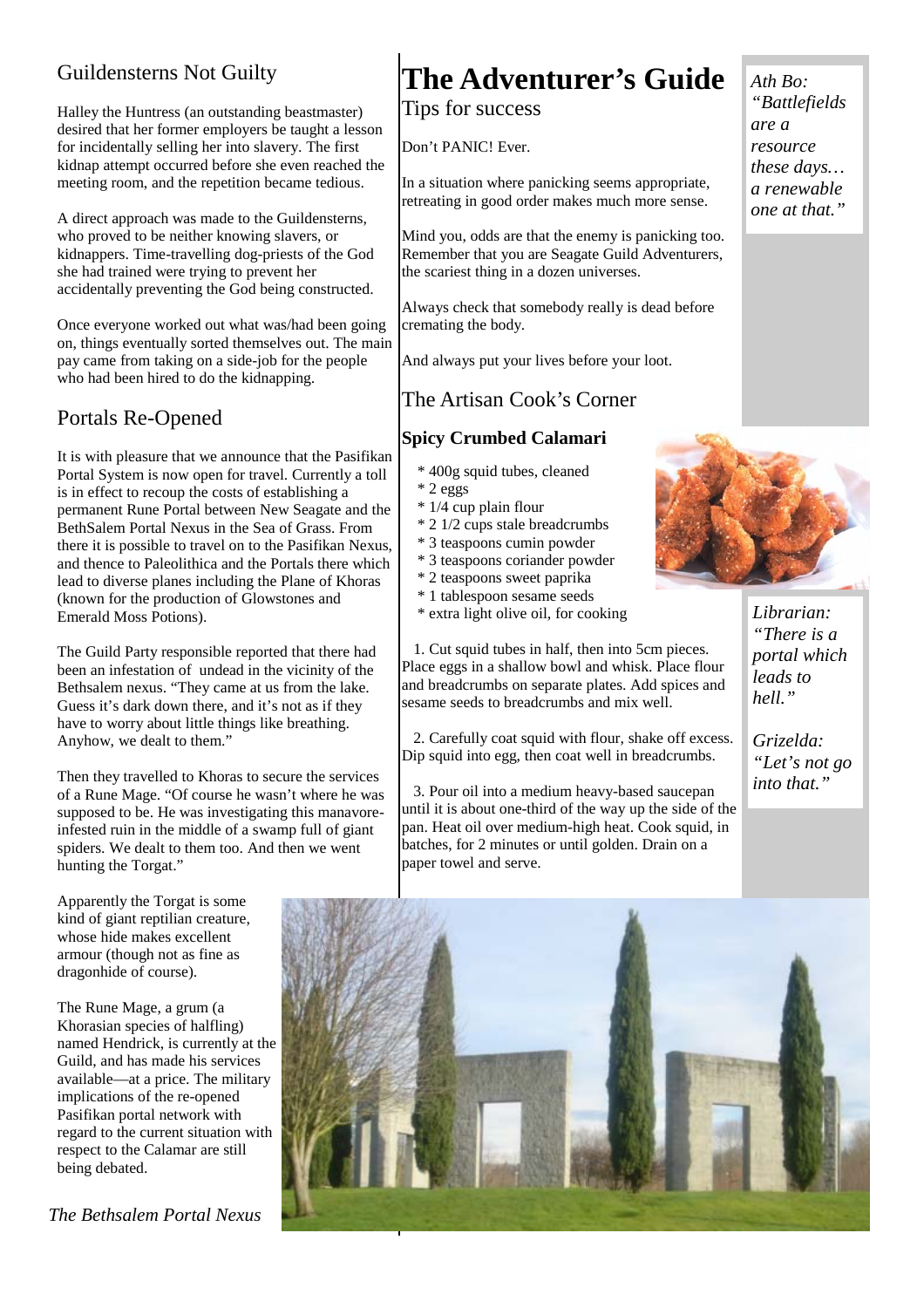*Aryan: "Have you already done it?"* 

*Amelia: "If I did, I haven't done it yet. "* 

*WordSmith: "Damn time travel, my head hurts!"* 

*Loxi: "It was that fire mage that DF'd their own party."* 

*Motley: "You'll have to narrow it down more than that."* 

## **Starflower's Bestiary**

Along came a Spider...

Bugs are not something that bother the average adventurer much as a rule. Either they don't care, they're immune, or they cantrip them somewhere else. Even poisonous spiders (of normal proportions) don't seem much of a problem. But there are bugs that can be more of a problem. I refer to those which either by chance or by magic have mutated to gigantic proportions. Most encounters are with arachnids measuring perhaps five feet across, though I have heard of specimens as large as fifteen feet.

Typically the giant bug encountered will be an arachnid of some sort. I can only speculate as to why spiders and their ilk are so vulnerable to this time of transformation. Perhaps it is the influence of the spider goddess rumoured to be worshipped by the elves on certain planes.

In any case, giant spiders have even been reported by Guild Parties on Alusia, so some guidelines on combating them may be of use to adventurers. Typically the giant arachnid is found in the depths of dark forests among dense undergrowth, in bleak swamps, and underground, in caves or dungeons. Of course, being a living creature the spider has to eat, and needless to say, it is something of a carnivore. So, when it can't get adventurer, it will generally consume small mammals, rats, mice and birds which blunder into its webs.

Those webs, are of course, a certain sign that giant spiders are in the vicinity. They generally consist of long sticky strings, sometimes much like strands of wool, and sometimes as thick as your finger. The web is a both a sensory organ, and weapon in its own right. Movement in the web alerts the spider to the presence of prey, even as the stickiness of the web entraps its victims. There isn't much that will deal with a giant spider's web except a good keen blade,





or, in some cases, fire. It is said that the thicker the strands the thicker the spider that wove them, but I would not bet my second-best sword on it! For one thing, giant spiders, like their smaller counterparts, do not always build webs. Some are more like hunting spiders. I have yet to hear of a giant trapdoor spider, but I suspect it is only a matter of time.

A giant spider's web is only one of its weapons . Some have the ability to fire a spray of instant web at their victims. Some have claws on the front legs, or even on all eight. Most can bite, with varying degrees of viciousness. And when they bite, they nearly always have poison. Which is why, if you even begin to suspect you might be facing giant arachnids, you must ensure that you have some means to deal with poison (for the moderately experienced party this is likely to be a necessity anyhow). Spider poison is normally natural in origin so Waters of Healing will be efficacious, and are readily available. Other options include taking along a Healer of at least the fourth rank of skill, alchemical or herbal antidote potions, or a fire mage with the cleansing flame spell.

Alternatively, you can plan to take down the spiders at range, using spells and missile weapons. While this is a recommended tactic, you might not always have the luxury of engaging giant spiders at a distance. They have a nasty habit of jumping on their intended dinner from a height, they're good at hiding, especially in their webs, and they are surprisingly fast. There are even stories of so-called "phase spiders" which teleport across the battlefield—and I can tell you from experience just how useful that ability is.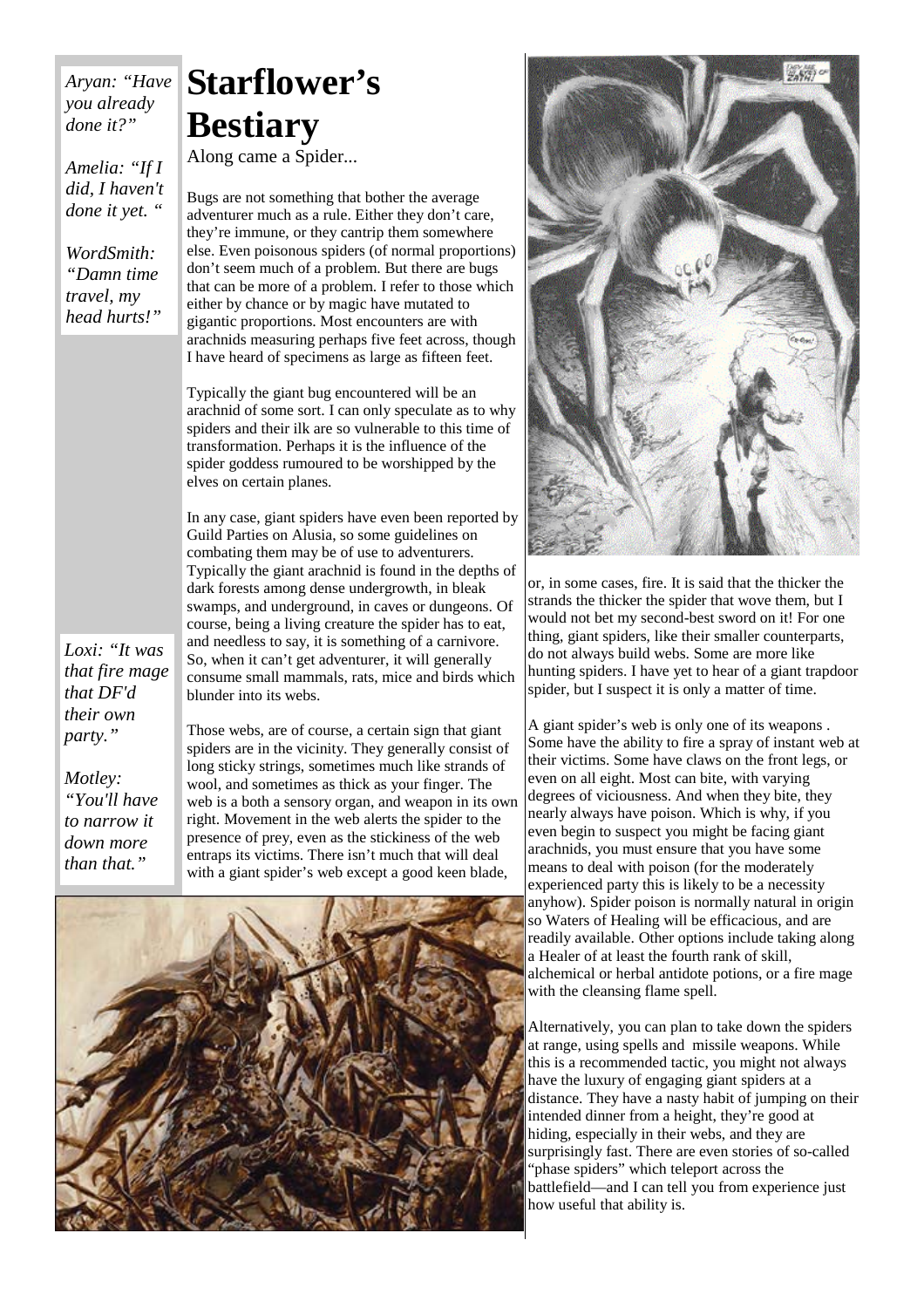## **The Puzzle Column**

#### Golly Green Giants

Adventuring in Giantland, the group of foolish adventurers we met last issue found a packet of five seeds. This time they did remember to detect the aura of each seed, identifying the species. Finding them to be quite ordinary, they each planted a seed, with unexpectedly superior results. Can you match the adventurer with the species of their plant, how high it grew, and how many months it took?

Adventurers: Sir Harold, Sir Roderick, Lady Hester, Sir Nestor and Lord Grok Species: Asparagus, Beans, Corn, Peas, Tomatoes Height: 25', 50', 100', 150', 200' Time (in months): 2, 3, 4, 6, 9

- 1. Sir Roderick's beanstalk grew twice as high as Lady Hester's plant.
- 2. Lady Hester's vegetable took exactly twice as long as the peas to each full height, but not as long as the vegetable that grew to a height of 150 feet.
- 3. Lord Grok and the adventurer who grew a tomato plant are, in some order, the one whose crop only took two months to grow. and the one whose vegetable reached 100 ft.
- 4. The plants that took two and four months to grow are, in some order, the tomato plant and the one which reached 50 feet.
- 5. The plants that took two and four months to grow are, in some order, Sir Nestor's, the cornstalk, and the one that grew to a height of 100 feet.



"WELL MASTER JACK! WE HOWE REASON<br>To BELIEVE YOU'RE GROWING A, G.M. CROP WITHOUT A LICENCE.

#### **Get the Power of Fire and Light!**

Fire College Invested Items: Dragonflames Rk 10 Weapon of Flames Rk 10 Also Rank 8 Weaponry. Now with added Radiance for Positive effect on Dark Creatures. Prices negotiable. Please contact Flamis at the Guild.

and my daughter is the fruit of the land.

Riddles

A cloud was my mother, the wind is my father, my son is the cool stream,

A rainbow is my bed, the earth my final resting place,

and in the house

It's been around for millions of years,

What is it?

and I'm the torment of man.

What goes round the house

but never touches the house?

but it's never more than a month old.



*Grizelda: "I would say 'Good morning' but I not sure whether it is morning or afternoon here."* 

*Portal Guard: "Well, we just had lunch."* 

*Grizelda: "Oh dear, I think I'm going to have portal lag."* 

*Kern: "How many legs do those bipedal things have?"* 

**What's Hot**  Dwarves Impressive hair Fried calamari Giants of all kinds Hunting for armour Portals Walls of light Teleportation Eating al fresco

Slimed hair Live Calamar

Goblins

**What's Not** 

Lost halflings

Wearing metal

Time travel

Walls of darkness

Telekinetic rage

Eating al inferior innkeeper with pretensions to fine -<br>cuisine



*Kit, (of Isil Eth, to Amelia): "If you hit her here, you'll be faster than her."* 

*Isil Eth: "If you hit my hair, I stop!"*